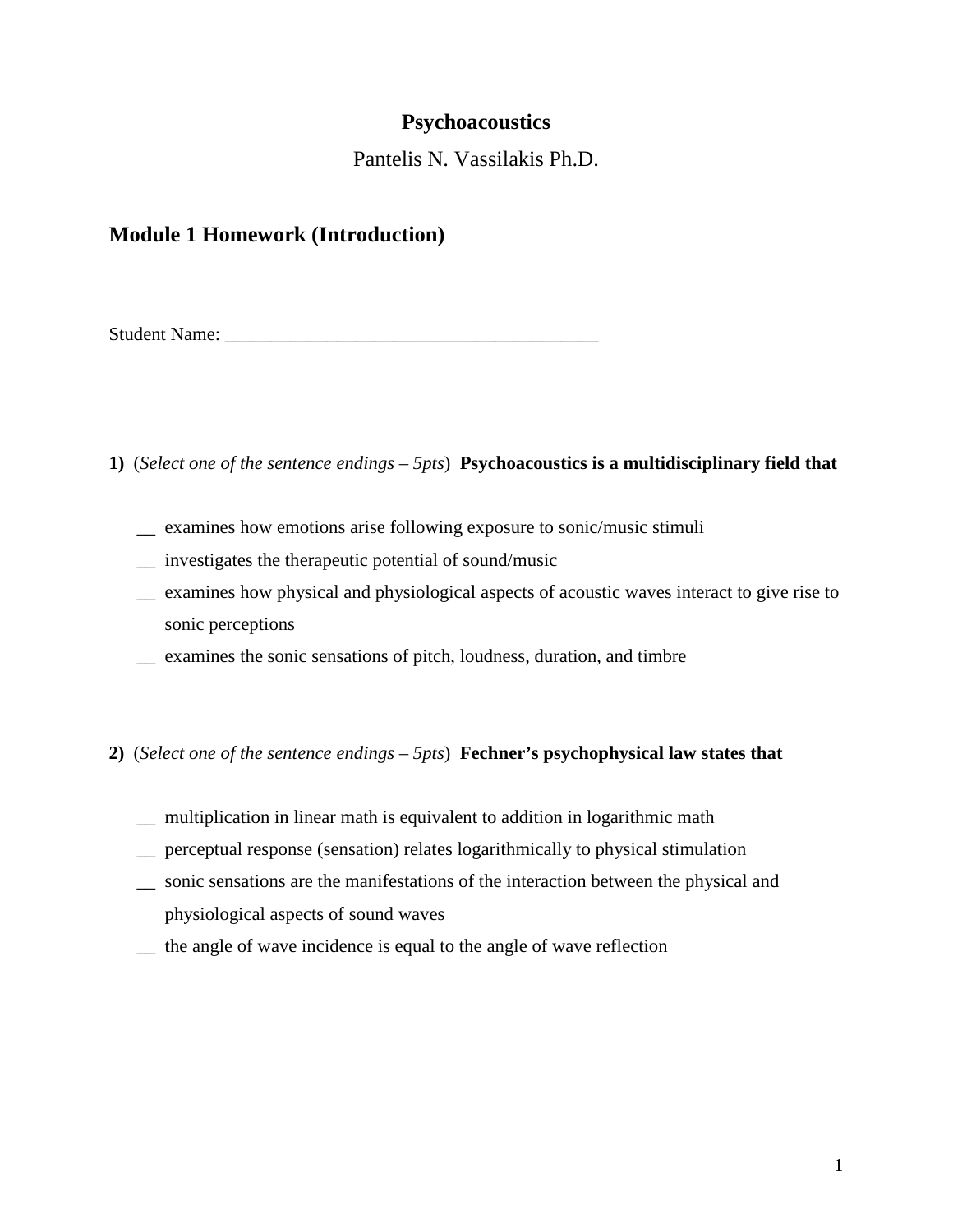3) (20pts) Expand briefly on the following statements (*i.e.* explain them, including examples where possible)

The science of psychophysics concerns itself with

- 
- 
- 3. type of relationship between stimulus and sensation changes; that is: \_\_\_\_\_\_\_\_\_\_\_\_\_\_\_\_\_\_\_\_\_\_\_\_\_\_\_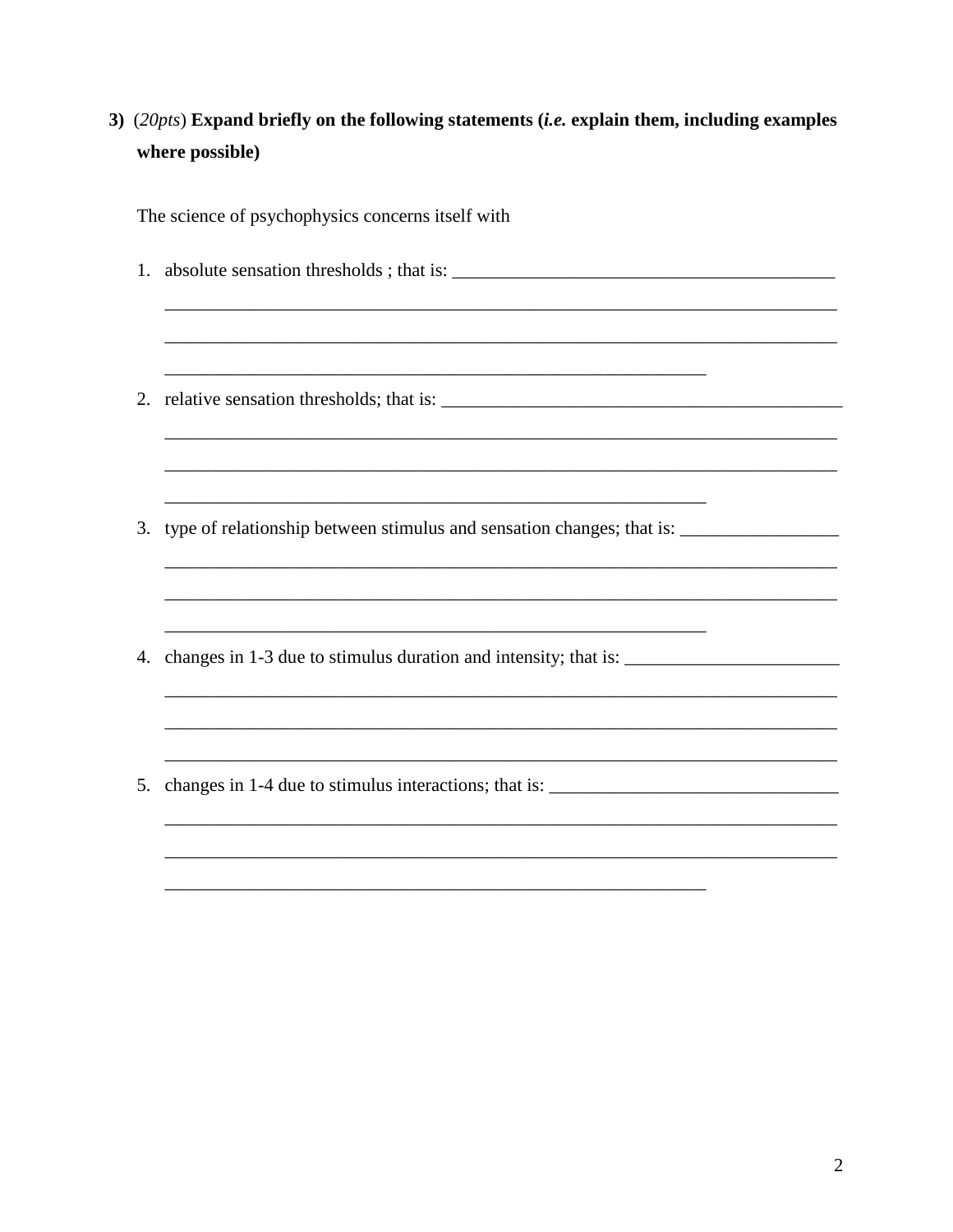**4)** (*15pts*) **Describe the three main aspects of an operational definition**

**5)** (*15pts*) **Name and briefly explain the most important aspect, in your opinion, of the definitions presented in class for each of the three concepts below**

Sound:

Noise:

Music: